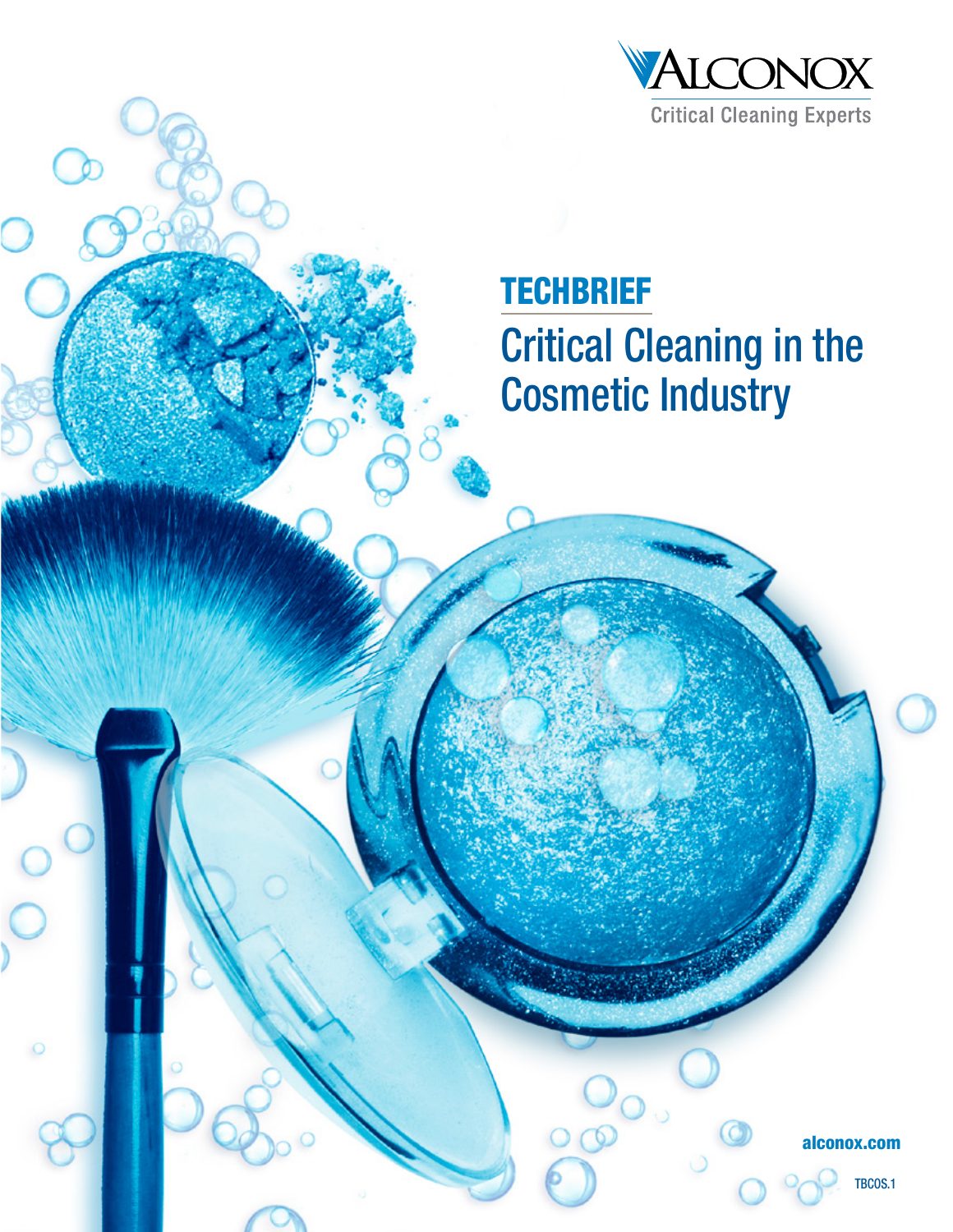

# Abstract

The cosmetic industry presents difficult cleaning challenges that are unique compared to those found in other industries precisely because the products are designed to adhere, in some cases to naturally repellent skin tissue for over 48 hours. The ability of cosmetics to adhere to skin on a long-term basis typically indicates that its adherence to the glassware and stainless steel surfaces used in its development and processing presents a real cleaning challenge.

This TechBrief focuses on the critical cleaning of a wide range of hard surfaces utilized in the broad cosmetic industry such as: laboratory glassware and equipment, processing vessels and clean-in-place (CIP) manufacturing tanks, and cosmetic application instruments for use in spas, salons and tattoo facilities. We use the term critical cleaning to denote situations where the level of cleaning directly impacts the value of the end product or manufacturing efficiency.



#### Cleaning in the Cosmetic Industry

Critically clean processing equipment is vital as indicated by several regulatory bodies including th[e FDA. T](https://www.ecfr.gov/cgi-bin/text-idx?SID=fd6ec4304870a0004624548e9cf65a19&mc=tr%20ue&node=se21.4.211_167&rgn=div8)he potency, purity and quality, essential characteristics of any product, rely on critically clean surfaces. Cosmetic processing often features residues that are naturally quite resistant to cleaning efforts. Waxy residues, dyes, metal oxides, and products designed to be waterproof are very common.

The most efficient approach to tackling these challenging residues is to use detergents that are not only effective at removing the residues, but safe for end users, aqueous, free-rinsing (completely rinsed away), interfering residue-free, biodegradable, and devoid of any dyes, fragrances, brighteners, or softeners. In other words, use detergents that are environmentally friendly and can be used safely by worker while still providing residue-free cleaning. The goal of residue-free cleaning is the elimination of impurities to maintain the integrity of the final cosmetic product or instrument.

Typically, aqueous cleaners are formulated to ensure maximum cleaning performance by using key biodegradable ingredients such as surface-active agents (surfactants) as wetting agents. Surfactants allow the cleaning solution to penetrate crevices and get under soils to allow for removal. In concert with emulsification, chelation, dispersants, and other cleaning mechanisms, aqueous detergents provide multiple ways to get cosmetic residues reliably removed from equipment and instruments.

Often quite dilute solutions of an aqueous cleaner can effectively remove even worst-case substances off a variety of hard surfaces, including stainless steel, glass and plastic (which we refer to as substrates). In addition, hard surfaces found in cosmetic process equipment, mixing tanks, and laboratory equipment are compatible across a range of pH and temperatures. Thus, allowing for flexibility in detergent selection in terms of pH, cleaning conditions, and cleaning methods.

The ability to choose from a wide range of detergents should not be taken to mean any detergent will suffice. Indeed, achieving critically clean results with a water-based detergent requires a good bit of scientific expertise to match the correct detergent formulation to a specific cleaning challenge and substrate. Alconox Inc. provides the necessary technical support to select the most efficient and safest of our large family of products for almost any cleaning issue. We have a broad range of tried and true formulations covering a wide selection of pH and cleaning mechanism (foaming) content in both powdered and liquid detergents.

#### Quality in Cosmetic Industry

Fundamentally, when producing cosmetics products that are government regulated, we recommend using the same current good manufacturing practices (cGMP) employed by pharmaceutical, biotech and related manufacturers. The role of quality assurance is crucial in both cosmetic manufacturing (compounds and instruments) and in the application of cosmetic products by professionals. [The previous sentence has issues. I don't think the use of the word intrinsic is appropriate. What is gained by adding the parenthetical (compounds and instruments)? Are we qualifying the manufacturing to just instruments as opposed to, say, tanks? Not sure what is meant by: the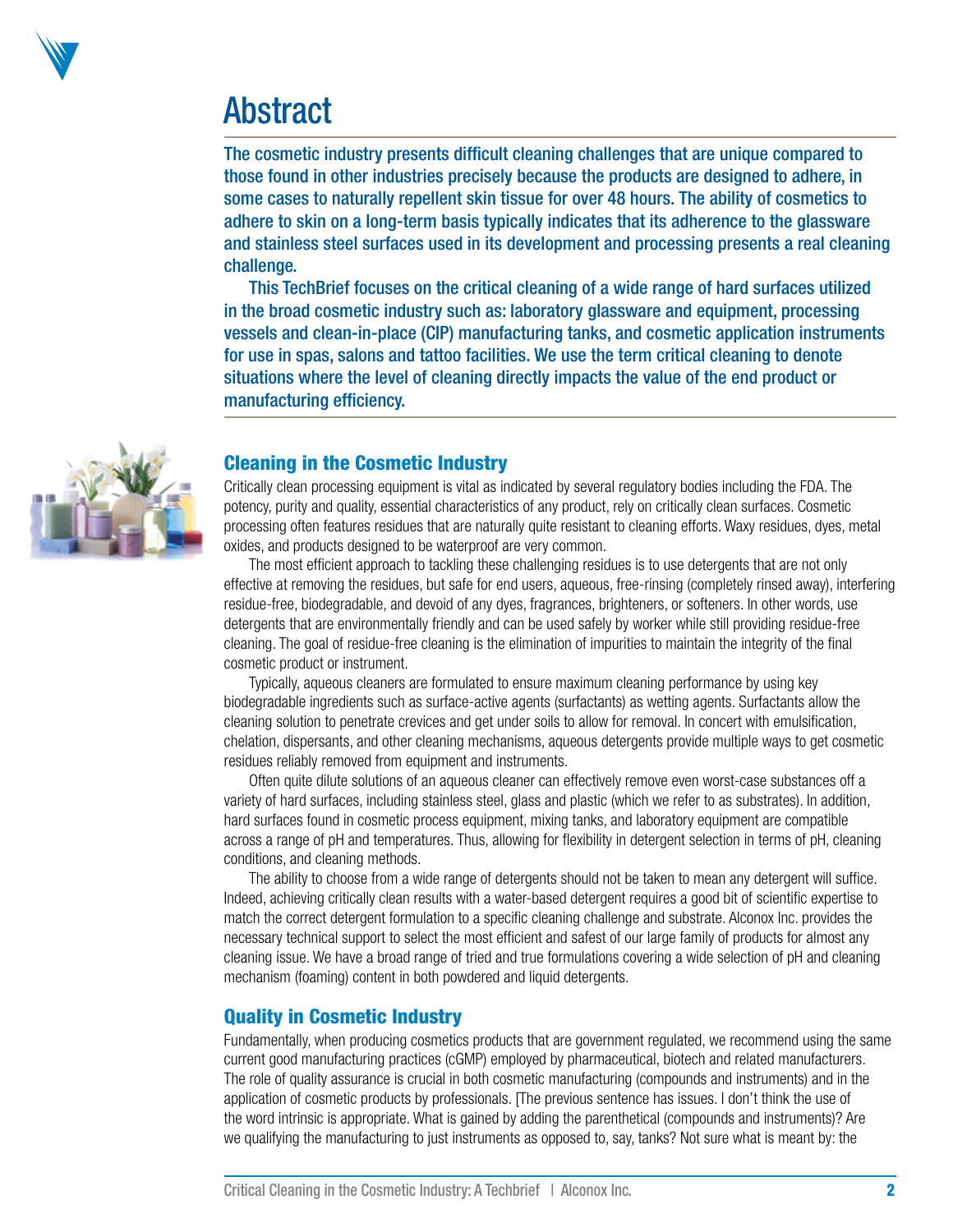

application of cosmetic products by professionals. Try again.] This is crucial because: manufacturing surfaces need to be free of adulterating chemical compounds from other cosmetic product batches, manufactured application instruments must similarly be free of machining residues prior to treatments, and those same instruments that are to be reused must be thoroughly cleaned and sterilized between applications.

The [Federal Food, Drug & Cosmetic Act d](https://www.fda.gov/regulatory-information/laws-enforced-fda/federal-food-drug-and-cosmetic-act-fdc-act)efines cosmetics as "articles intended to be rubbed, poured, sprinkled, or sprayed on, introduced into, or otherwise applied to the human body...for cleansing, beautifying, promoting attractiveness, or altering the appearance." Both cosmetic products, instruments and equipment used in their applications tend to come in contact with human hair, skin and possibly blood. Therefore, removal of impurities, i.e., critical cleaning, is essential for cosmetic products, as these products will come into contact with human tissue, some of which may be immunocompromised.

Beyond the regulatory framework of the Untied States, cosmetic products are strictly regulated in most of the major markets, including, the European Union, Asia, the Middle East, and Australia/New Zealand. Safety is at the heart of all cosmetic regulations, so it is important to ensure that products and services are in compliance with the relevant standards.

# Selecting the Proper Aqueous Cleaner in Cosmetic Cleaning

#### Cleaning Chemistry

The cosmetic industry tends to be involved with processing a variety of organic and inorganic residues; therefore a combination of alkaline and acidic cleaners is generally the most effective. Alkaline cleaners remove organics including oils, waxes, and extracts. Most cleaning applications will involve at the very least an alkaline cleaner, and in many cases, there are residues that call for an acidic cleaner to follow as second stage. With micelle forming surfactants for emulsifying and chelating agents for metal oxides, aqueous detergents are the safe and effective option for cosmetic cleaning.

Alconox Inc. is armed with 75 years of experience recommending cleaners for use in cosmetics, dietary supplements, food, and pharmaceuticals, where we have gained experience cleaning all sorts of powders, lotions, and compounds. This experience allows us to bring great insight into removing all manner of cosmetic residues found in the manufacturing process. With our experience in medical device manufacturing, we can assist in cleaning issues with cosmetic applicators as well.

When large amounts of residue are attached to manufacturing surfaces, increased detergent concentration is generally required. Typically, a 1–2% (10–20 mL/L or 1.3–2.5 oz/gal) concentration suffices for routine cleaning, however, 2–5% (20–50 mL/L or 2.5–6 oz/gal) is often required for difficult, adherent residues. The higher the concentration of detergent, the greater the capacity available to remove a larger volume of soil. Accordingly, increased detergent concentration allows for most cosmetic bases, creams, lotions, ointments, oils, and the like to be removed, reducing or eliminating the need for repeated cleanings. Of course, there is an optimal detergent concentration. Using too high a detergent concentration is economically wasteful both in terms of the detergent as well as excessive rinsing requirements.

Heat is an important variable in cleaning processes. Within reason, higher temperatures ensure the softening of viscous oils and accelerates residue removal. Using elevated temperatures of 70–80°C (160–180°F), and occasionally higher temperatures, provides softening of solidified organics and efficient emulsification in most cases. This is especially true for silicone oils.

For some residues, like titanium dioxide (TiO<sub>2</sub>) and zinc oxide (ZnO) that are commonly found in lotions and creams, (e.g., suntan lotion) excessive heat actually impedes the cleaning process. Heating titanium dioxide and zinc oxide may cause the formation of extremely resistant titanate and zincate salts, respectively. In such cases, ambient temperature cleaning with traditional aqueous detergents, or for maximum efficiency, high alkaline, high chelating detergents are recommended.



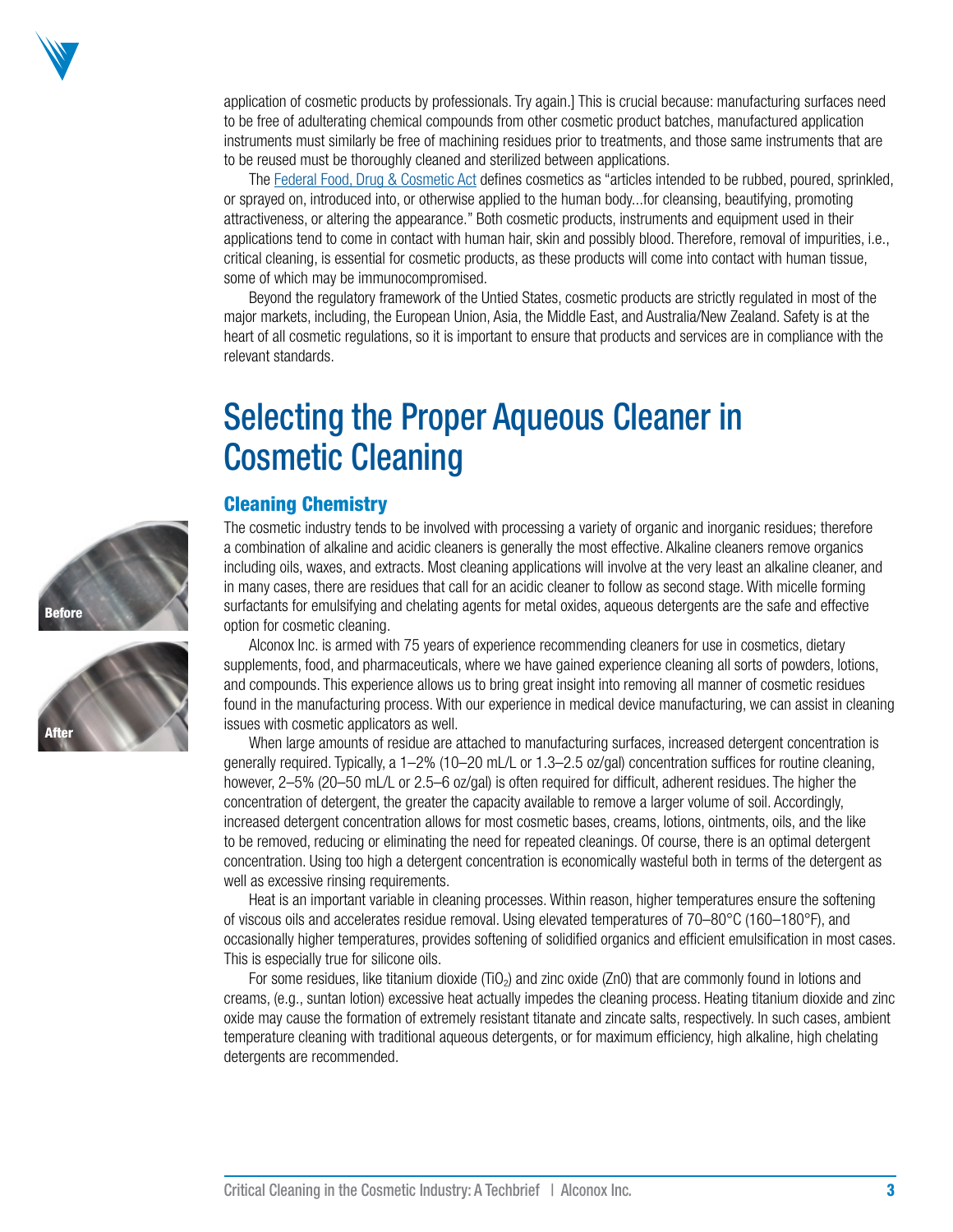



#### Critical Cleaning by Application

Laboratory: In the cosmetic laboratory where analysis, testing, and some pilot scale processing occurs, keeping your laboratory glassware and equipment critically clean is essential to avoid contamination. Cleaning in the lab is often accomplished through manual methods including scrubbing, soaking and use of an ultrasonic tank (sonication).

Unwanted residues are created from both previous use of the equipment or the ambient environment. Critically clean surfaces also help provide accurate quality control of testing results. Laboratory residues can span the gamut from inorganic salts and oxidation, to metallic oxides, to organic oils, waxes and serums. Alconox Inc. recommends following current good laboratory procedures (cGLP).

For cleaning petrolatum, silicone oils, paraffin and other cosmetic residue from labware, we recommend a high emulsifying, alkaline detergent, safe for manual use. Cleaning of these types of residues is best done at a very hot temperature above the melting point of the wax or solidified oil, typically around 80°C (170°F). The initial rinse should also be of similar temperature to avoid thermal shock to micelles created by the chemical reactions of the detergent. Subsequent rinses can be at ambient temperatures.

For persistent organoleptic residues (aromas, dyes), we recommend a detergent with an oxidizing component. Oxidation breaks double bonds, rendering the residue compounds more water soluble.

Cleaning inorganic residues including salts, metallic salts, and oxidation, we recommend a mild acidic detergent with an effective surfactant to remove accompanying organic or environmental contamination.

For metallic oxides, TiO<sub>2</sub> and ZnO, high alkaline, high chelation, are recommended so the cleaning operation can proceed at a range of temperatures (from ambient to hot).

Typical concentration for laboratory use is 1–2% (10–20 mL/L or 1.25–2.5 oz/gal). For cleaning challenging cosmetic residues, often a hallmark of the industry, we would recommend starting at a 2–5% (20–50 mL/L or 4–6 oz/gal) concentration. Optimizing concentration from there can then follow. Higher concentrations of detergent increase detergent capacity, or amount of soil that can be carried away.

Most laboratory surfaces are widely compatible with aqueous detergents, including glassware, stainless steel and plastics. Some plastic is sensitive or stressed in nature. If the plastic is susceptible to crazing or stress cracking, we would recommend a surfactant-free detergent, safe on sensitive plastics.

A low foaming detergent is highly recommended, if not required, for use in connection with lab washers and other high-pressure spray applications.

**Manufacturing:** During the production of cosmetic products, it is important to follow cGMP. Critical cleaning of manufacturing equipment allows for pure, effective and safe cosmetic product manufacturing.

Cosmetic production can include a wide variety of residues similar to the laboratory but on a larger scale. This often necessitates automated cleaning systems for large production tanks, processing vessels, mixers and centrifuges.

For cleaning deodorants and other largely inorganic residues, such as aluminum chloride, they are best removed by acidic detergents. These detergents will be highly effective at removing inorganic residues, including the AlCl3, and other inorganics. Using warm temperatures and a 1–2% (10–20 mL/L or 1.25–2.5 oz/gal) detergent concentration is typically very effective. Acidic detergents are also compatible with other common cosmetic process equipment surfaces including glass, polypropylene (and other plastics) as well as other steel and aluminum surfaces.

For fragrances and organic residues that are being cleaned manually in a manufacturing setting, a high emulsifying mildly alkaline free-rinsing detergent can be used to soak, scrub or sonicate equipment parts and surfaces. These free-rinsing detergents are optimal because they are free of fragrances, brighteners, softeners, dyes, and emollients that might leave lingering residues. A critically clean surface will never interfere with the organoleptic properties of the next cosmetic material manufactured in/on that equipment.

For cleaning via washers or other automated high-pressure spray-in-air units (e.g., clean-in-place – CIP) lowfoaming detergents are typically required.

Low-foaming powdered detergent can be used for 'homestyle' under-sink laboratory washers that have an in-door compartment for powders or gels. (Note: for the purposes of detergent nomenclature, gels are not liquids, rather they are deemed solids.)

For larger industrial type washers and CIP, with liquid dispensing systems, a low-foaming, alkaline, liquid detergent is an excellent choice for cleaning creams, waxes, and other organic, oily residues. For essential oils, perfumes and other products that leave lingering scents, employing low foaming alkaline detergents with oxidizers is frequently a successful approach for complete residue removal.

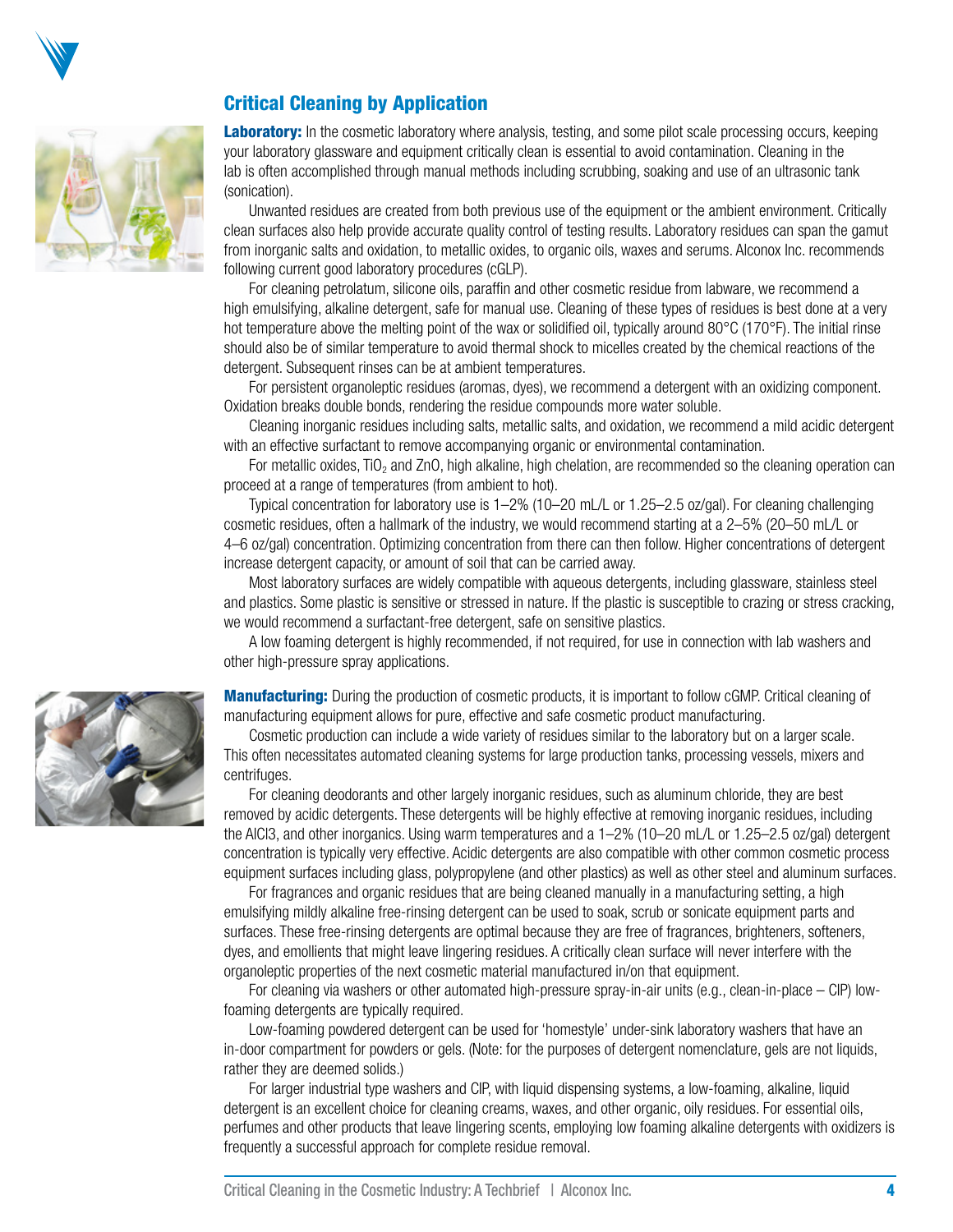

The amount of residue that needs to be removed in cosmetic manufacturing and production operations can be significant. A concentration of 3–5% (30–50 mL/L or 4–6 oz/gal) is a good place to start for these low-foaming, CIP detergent applications. Recall that higher concentrations increase cleaning capacity, or amount of residue that can be removed by a detergent. Therefore, qualitatively speaking, if there is a large amount of residue, or the residue is difficult to emulsify, higher concentrations may be needed. Naturally, it is uneconomic to use a higher concentration than is required to achieve the desired result. Beyond economic considerations, more detergent does not always lead to a better result. However, using a detergent with the correct chemistry for a particular residue will always lead to a better result.

For the cleaning challenges found in the production of cosmetic applicators, the Alconox Inc. expertise in medical device manufacturing cleaning emerges as most essential. These applicators or instruments (often made of plastic and stainless steel) typically have oily and organic residues from machining and environmental issues. Alkaline detergents, higher foaming for manual operations, and lower foaming for automated ones, are recommended prior to final disinfection/sterilization and shipment.

Tattoo, Salon, Spas: According to th[e CDC, "](https://www.cdc.gov/oralhealth/infectioncontrol/faqs/cleaning.html)Cleaning should precede all disinfection and sterilization processes. Cleaning involves the removal of debris (organic or inorganic) from an instrument or device. If visible debris is not removed, it will interfere with microbial inactivation and can compromise the disinfection or sterilization process." In other words, you may have "sterilized" residue on your equipment. Which of course isn't sterile. More precisely, those residues may harbor microbes beneath them resulting in a non-sterile surface.

Cleaning of cosmetic tools and instruments is vital to the safety of customers. While some shops use bleach water for pre-cleaning, the safer and more effective cleaning detergent in the tattoo, salon and spa industry is an enzymatic detergent just as is used in hospitals and the medical device reprocessing industries. Aqueous cleaning detergents have the following advantages over solvent based cleaners:

- Safe on tattoo, esthetician and other cosmetic equipment
- Effective in manual, soak, and ultrasonic cleaning
- Economical concentrated to save you money
- Non-corrosive prolongs instrument life
- Contain enzyme for blood and protein soil removal when appropriate

To clean instruments prior to sterilization, make a fresh 1–2% detergent solution (10–20 mL/L or 1.25–2.5 oz/gal) in cold or warm water (higher temperatures expedite cleaning). Use a high emulsifying powdered detergent for the standard tattoo, salon, spa and other cosmetic equipment cleaning or use a high emulsifying enzymatic detergent for enzymatic cleaning where health ordinances require. Enzymatic pre-cleaning can be required where blood and other biologic residue is present. For heavy residue a 2–3% concentration may be used to increase detergent capacity.

For equipment cleaning with an enzymatic detergent, use warm water below 130°F (55°C) — this ensures the enzymes do not degrade. Clean instruments by soak or ultrasonic method. Enzymatic solution will last up to eight hours once formulated (this maximizes enzyme activity).

For parts washers, use a low-foaming powdered or liquid concentrate detergent as needed based on unit requirements.

Rinse equipment thoroughly — preferably with running water. The instruments are now ready for your disinfection/sterilization process.

## Methods to Clean and Cleaning Agents

#### Cleaning methods can be generally divided up into manual cleaning and automated cleaning.

**Manual cleaning** includes those with direct applied mechanical action. This is also where higher foaming detergents are not only permissible, but useful. As mentioned, foaming detergents are best for emulsifying. Emulsifying is the preferred approach to remove many of the tough organic soils, like oils, extracts, lotions, serums, waxes etc. and machining oils from cosmetic instruments. Manual cleaning methods are soaking, scrubbing, and sonication. Mechanical action, an integral facet of manual cleaning, is also useful in removing metal salts and oxides as well.

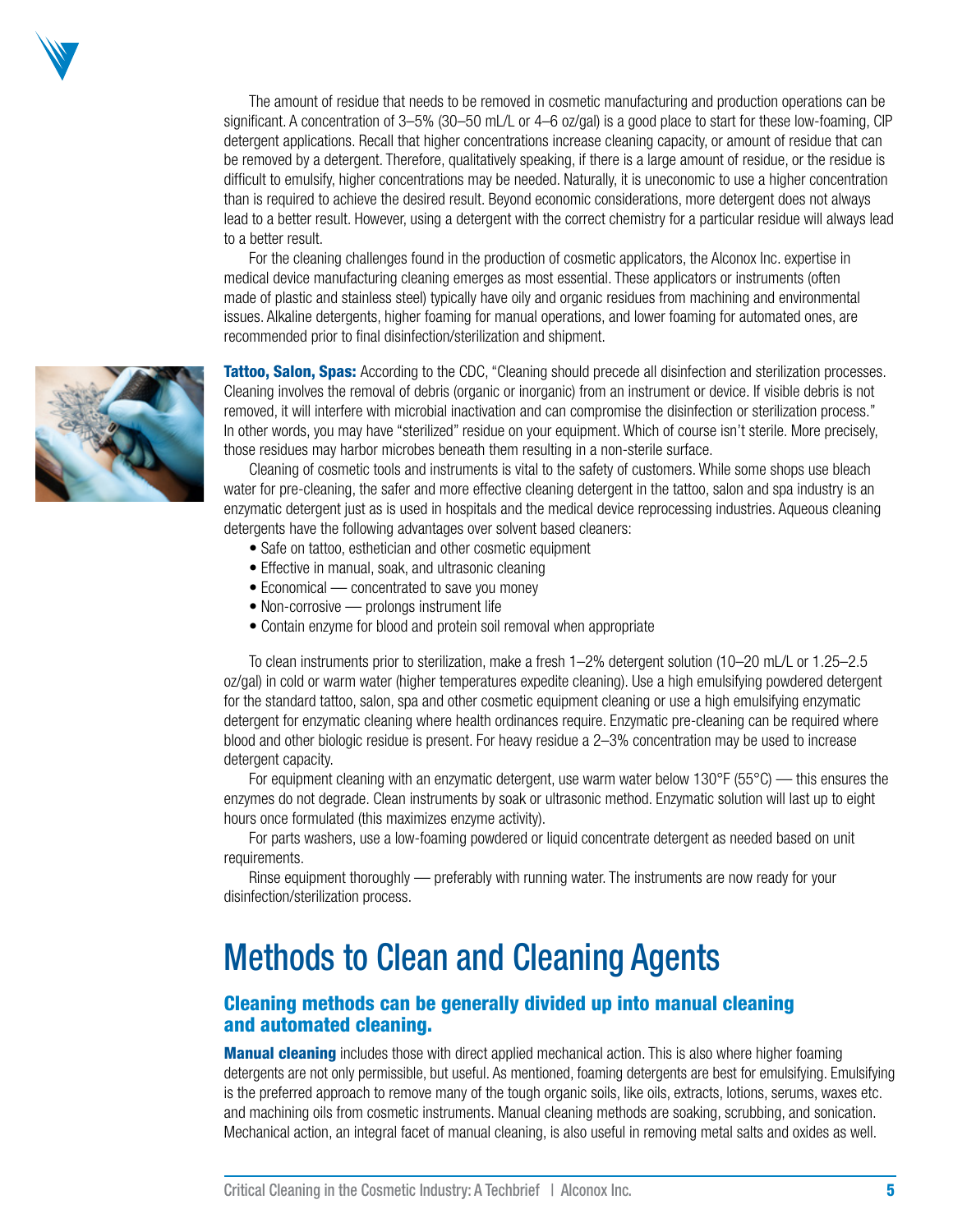

**Automated methods** include uses of washers, high pressure sprayers and CIP systems. Low foaming detergents use surfactants which foam less and thereby eliminate situations where over-foam can occur. The less efficient surfactants are compensated for by higher alkalinity, chelation, wetting agents and other methods to ensure cosmetic residues are quickly, safely and reliably removed.

#### Manual Cleaning Detergents

For the laboratory setting, we would recommend the following detergents for soaking, scrubbing or sonication of your parts from the organic and inorganic residues expected to be encountered:

Detonox<sup>®</sup> Ultimate Precision Cleaner is our most potent manual detergent. Ideal and safe for hand and ultrasonic use on difficult cosmetic residues. It is a non-caustic detergent for exceptional removal of oils serums, creams, and lotions. Effective at removing titanium and zinc oxides at ambient temperatures.

Alconox<sup>®</sup> Powdered Precision Cleaner is a powerful emulsifier of organic and oily residues, used for many decades in cosmetic cleaning. It is biodegradable, drain-safe and completely free rinsing. A powdered alternative to Detonox detergent.

Liquinox<sup>®</sup> Critical Cleaning Liquid Detergent is a phosphate free alternative to Detonox and Alconox detergents for manual cleaning.

**Citranox<sup>®</sup> Liquid Acid Cleaner and Detergent** is a phosphate free acidic cleaner and metal brightener for removal of oxidation, scale, salts and inorganic residues in manual and ultrasonic cleaning. Corrosion inhibited and free rinsing for reliable results and no interfering residues.

For each of the above, we would recommend a warm temperatures and 2-3% concentration for starters. In the cases of difficult oily, organic residues, high temperatures (70°C+/160°F) are recommend. Initial rinse should also be at similar high temperature to avoid thermal shock of micelles that form. For the challenging metal oxides of titanium dioxide and zinc oxide via manual cleaning, ambient temperature and mechanical action is recommended. In all cases, concentrations up to 5% can be required for higher residue or the most challenging cleaning applications.

#### CIP System and Washer Detergents

For cleaning via washers or other automated high-pressure units (ex. CIP) necessitating low-foaming detergents, we would recommend:

Keylajet<sup>®</sup> Low-foaming Chelating High Alkaline Liquid is ideal for CIP and washer cleaning where the washer has a liquid dosing system to remove tough, adherent organic and oily soils. This is also ideal for cleaning titanium dioxide ( $TiO<sub>2</sub>$ ) and zinc oxides (ZnO) which are used as pigment and pearlescent ingredients in many cosmetic and personal care tablets, creams, lotions, and sunscreens manufacturing.

A concentration of 3–5% detergent (30–50 mL/L or 4–6 oz/gal) is a good place to start, and the highest temperature that can be reasonably achieved (note that the need for ambient temperature with TiO2 and ZnO is not a requirement due to Keylajet detergent's alkaline effectiveness). Recall that heat expedites cleaning and higher detergent concentrations increase capacity, or amount that can be removed by a detergent. Therefore, qualitatively speaking, if there is a large amount of residue, higher concentrations may be needed.

Alcojet<sup>®</sup> Low Foaming Powdered Detergent is ideal for washers with a cup-in-door designed to hold powdered detergent, often with a door that stays closed during the prewash cycle and then pops open during the wash cycle.

Citrajet<sup>®</sup> Low-Foam Liquid Acid Cleaner/Rinse is a low foaming, phosphate free acidic cleaner and metal brightener for removal of oxidation, scale, salts and inorganic residues in automated, high pressure cleaning. Corrosion inhibited and free rinsing for reliable results and no interfering residues.

Detojet<sup>®</sup> Low Foaming Liquid Detergent is ideal for cleaning sensitive plastics and stressed polycarbonates. It can also be used in place of Alcojet cleaner when a liquid detergent is preferred. It contains oxidizers and provides thorough, effective removal of dye and fragrance residues.

In both manual and washer applications, the detergent amount, time and temperature can be optimized in collaboration with Alconox Inc. critical cleaning experts.



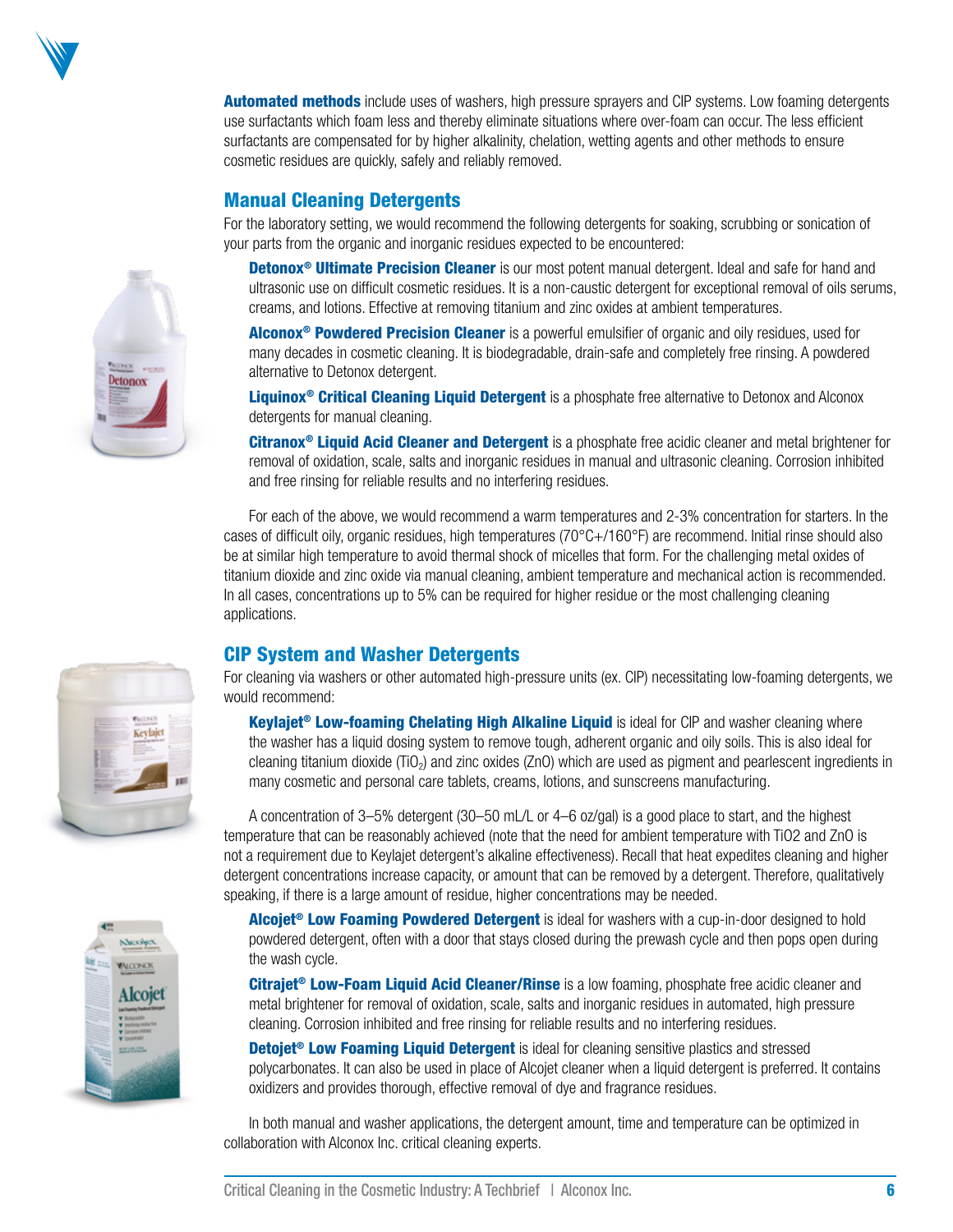

#### **References**

- *The Aqueous Cleaning Handbook* by Malcolm C. McLaughlin, M.A and Alan S. Zisman, M.D and the Technical Services Staff of Alconox, Inc. Fourth Edition. Al Technical Communications, LLC White Plains, NY 2005.
- [https://alconox.com](https://www.alconox.com/)
- <https://technotes.alconox.com>